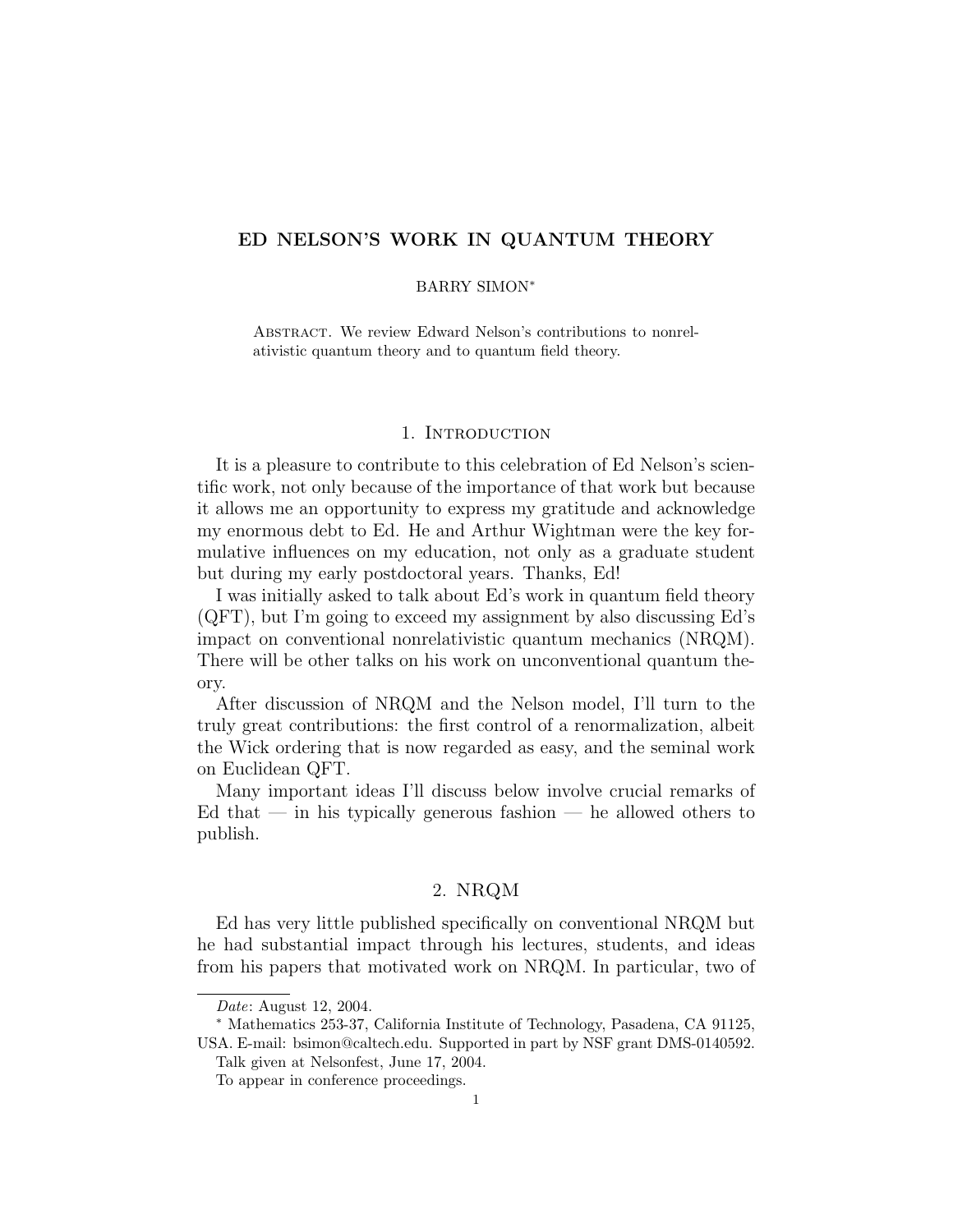my own books [68, 73] have subject matter motivated by what I learned from Ed.

(a) Quadratic Forms. Reed-Simon [64] call the perturbation theorem for closed quadratic forms the KLMN theorem for Kato, Lions, Lax-Milgram, and Nelson. Ed was not the first to prove the KLMN theorem nor was he the first to use the scale of spaces that lies behind rigged Hilbert space theory, but so far as I know, he is the first to use scales in the context of studying selfadjointness of operators associated to quadratic forms, not only in the KLMN theorem but in the selfadjointness theorem [57] I'll discuss below.

(b) Path Integrals. Ed's best known published paper on path integrals deals with Feynman path integrals [53], that is, for  $e^{-itH}$  where he uses the Trotter product formula to write  $(e^{-itH}\varphi)(x)$  as a limit (in  $L^2$  sense in x) of Riemann integral approximations to a formal path integral. One cannot take the limit inside the integral and get a well-defined measure in the conventional sense, so these ideas have had limited use as an analytic tool. Still, they have conceptual uses and have been the starting point for other work on Feynman path integrals [4, 18, 24, 79].

From my point of view, the most significant contribution of [53] is the idea of using the Trotter product formula to prove Feynman-Kac-type formulae, an idea which is now standard.

Even more, Ed was a strong proponent of using path integrals in NRQM, an attitude which permeated Princeton in the 1970's, for example, Aizeman-Simon [1], Carmona [12], and Lieb [45].

(c) Selfadjointness Theorems. Proving (essential) selfadjointness of unbounded operators on a suitable domain is a basic part of mathematical quantum theory. Besides the KLMN theorem already mentioned, Ed is responsible for two general theorems and played a role in a third.

If A is a Hermitian operator, an analytic vector for A is a  $\varphi \in$  $\cap_n D(A^n)$  so that for some  $t > 0$ ,

$$
\sum \frac{t^n \|A^n \varphi\|}{n!} < \infty.
$$

In [52], Ed proved that if  $D(A)$  contains a dense set of analytic vectors, then A is essentially selfadjoint. This is basic to representation theory. For extensions of [52], see Nussbaum [62] and Masson-McClary [51].

In [57], Ed proved a result that essentially says that if  $N \geq 1$  is a second operator which is selfadjoint and

$$
\pm A \le c_1(N+1)
$$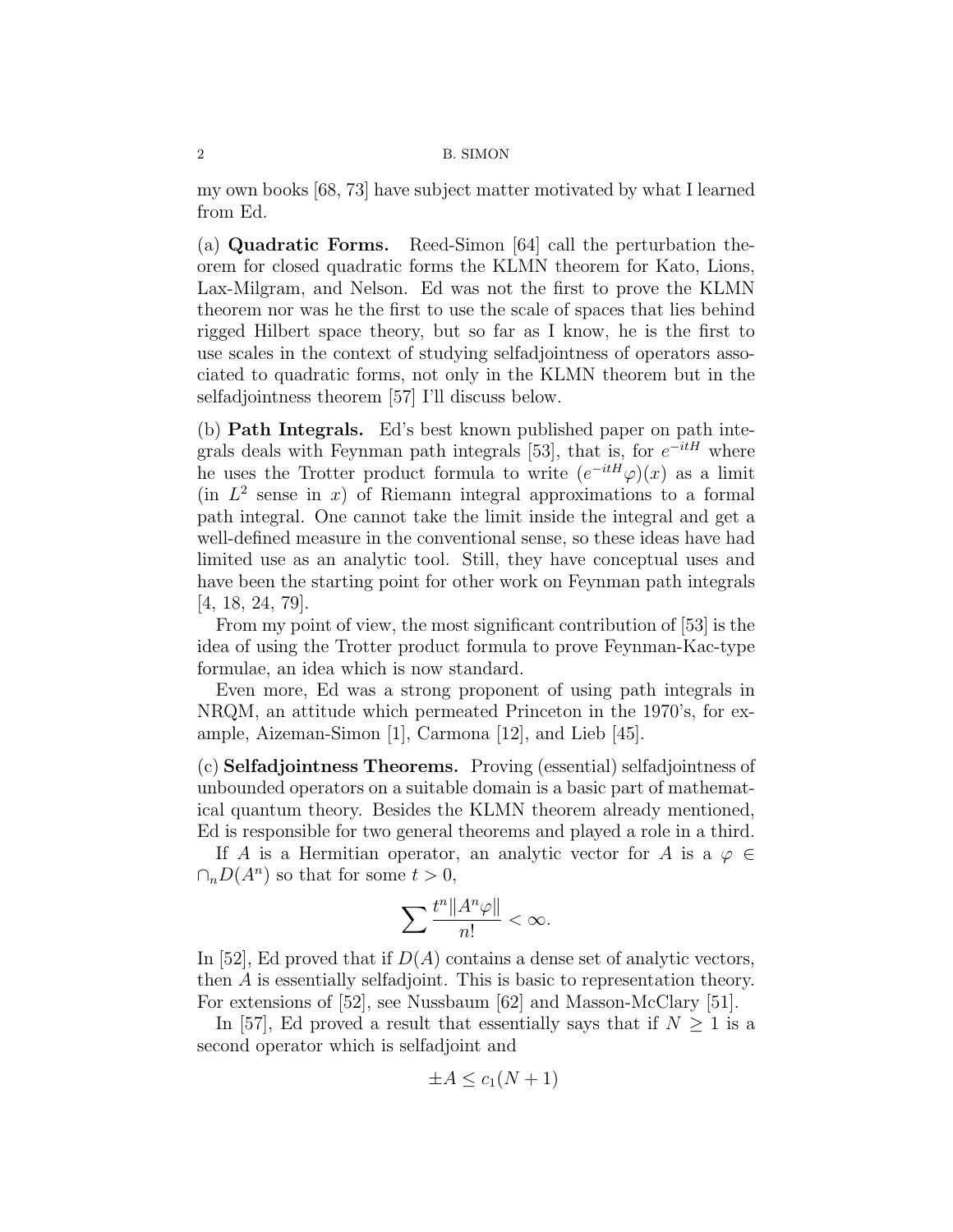$$
\pm i[N, A] \le c_2(N+1),
$$

then A is essentially selfadjoint (I suppress the technical issue of what  $[N, A]$  means; see [57] or [64, Section X.5]). Ed applied this to selfadjointness of time-smeared quantum fields, a result that Glimm-Jaffe [28] also proved using commutator estimates on the operator, commutator, and double commutator.

While Ed didn't apply his commutator theorem to NRQM, Faris-Lavine did [20].

Finally, I should mention the dog that didn't bark [19]: selfadjointness and hypercontractive semigroups (the later are discussed in Section 4 below). Segal [67], following up on Ed's work in [56], proved that if  $H_0$  generated a hypercontractive semigroup on  $L^2(M, d\mu)$  and if  $V \in L^2$ ,  $e^{-tV} \in L^2$  (for all  $t > 0$ ) for some function, V, then  $H_0 + V$ is essentially selfadjoint on  $e^{-H_0}[L^{\infty}]$  (see also [41, 70]). Rosen [65] in a concrete setting had a similar idea to Segal [67].

(d) Diamagnetic Inequalities. These inequalities state that if  $H(a, V)$  is a quantum Hamiltonian (any number of dimensions or particles, any masses, and any magnetic vector potential, a, and scalar potential V with enough regularity to define  $H$ ), then

$$
|(\exp(-tH(a,V))\varphi(x))| \le (\exp(-tH(0,V))|\varphi|)(x). \tag{1}
$$

I named them diamagnetic inequalities since they imply a finite temperature analog of the fact that inf spec( $H(a, V)$ )  $>$  inf spec( $H(0, V)$ ), an expression of the fact that in the absence of spin (i.e., of magnetic moments) and/or fermi statistics, energies increase in a magnetic field. One author tried to name them Nelson-Simon inequalities but the name didn't stick, so I guess I should apologize to Ed for coming up with a name that had such a nice ring to it.

What was Ed's role in this? The story begins with two of the selfadjointness results of the last section. Before 1972, the conventional wisdom was that selfadjointness results for  $-\Delta + V$  on  $L^2(\mathbb{R}^\nu)$  required V to be at least locally  $L^p$  with  $p > \nu/2$  (and  $p \ge 2$ ). Since  $-\Delta - c/r^2$ for c large and  $\nu \geq 5$  is not essentially selfadjoint on  $C_0^{\infty}(\mathbb{R}^{\nu})$ , this for c large and  $\nu \geq 5$  is not essentially selfadjoint on  $C_0^{\infty}(\mathbb{R}^n)$ , this condition would seem to be close to optimal since  $\int_{|r| \leq 1} (r^{-2})^p d^{\nu} r < \infty$ if  $p < \nu/2$ . What I discovered is that the "correct" conditions are asymmetric — positive singularities need only be  $L^2$ . I proved that if  $V \in L^2(\mathbb{R}^{\nu}, e^{-x^2} d^{\nu}x)$  and  $V \geq 0$ , then  $-\Delta + V$  is essentially selfadjoint on  $C_0^{\infty}(\mathbb{R}^{\nu})$  for any  $\nu$ .

The proof [70] went as follows. By Ed's result on hypercontractivity of the fixed Hamiltonians [56],  $H_0 = -\Delta + x^2$  generates a hypercontractive semigroup after translating to  $L^2(\mathbb{R}^{\nu}, \Omega_0^2 d^{\nu}x)$  with  $\Omega_0$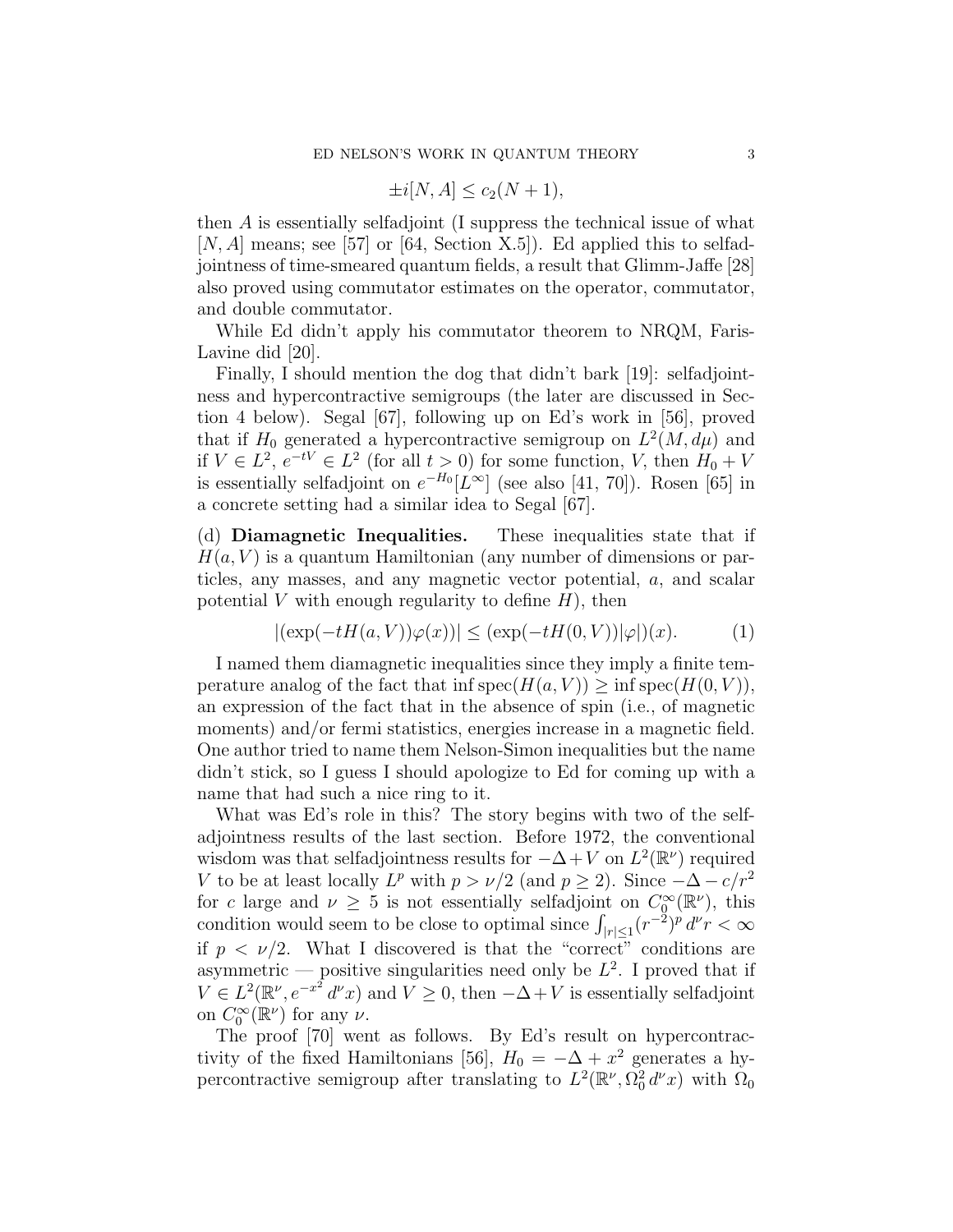the ground state of  $H_0$ . By Segal's theorem and a simple approximation argument,  $N = H_0 + V$  is selfadjoint on  $C_0^{\infty}(\mathbb{R}^{\nu})$ . Now use  $[N, -\Delta + V] = [x^2, -\Delta + V]$  to verify the hypotheses of Nelson's commutator theorem [57] to conclude that  $-\Delta+V$  is essentially selfadjoint. Actually, in [70], I used a different argument from the Nelson commutator theorem, but I could have used it!

I conjectured that the weak growth restriction implicit in R  $V(x)^2 e^{-x^2} dx < \infty$  was unnecessary and that  $V \ge 0$  and  $V \in L^2_{loc}(\mathbb{R}^{\nu})$ implied  $-\Delta + V$  was essentially selfadjoint on  $C_0^{\infty}(\mathbb{R}^{\nu})$ . Kato took up this conjecture and found the celebrated Kato's inequality approach to selfadjointness [43]. This is not the right place to describe this in detail (see [43] or [64, 75]), but what is important is that between the original draft he sent me and the final paper, he added magnetic fields and that he used as an intermediate inequality

$$
|(\nabla - ia)\varphi| \ge \nabla |\varphi| \tag{2}
$$

pointwise in x. Formally, (2) is obvious; for if  $\varphi = |\varphi|e^{i\eta}$ , then  $\operatorname{Re}(e^{-i\eta}(\nabla - ia)\varphi) = \operatorname{Re}((\nabla - ia + i(\nabla \eta))|\varphi|) = \nabla |\varphi|.$ 

What I realized two years later was that by integrating  $(2)$  in x, one has

$$
(|\varphi|, H(0, V)|\varphi|) \le (\varphi, H(a, V)\varphi),\tag{3}
$$

which implies the diamagnetism of the ground state. The analog of (3) for finite temperature is

$$
\text{Tr}(e^{-\beta H(a,V)}) \le \text{Tr}(e^{-\beta H(0,V)})
$$

and this led me to conjecture the diamagnetic inequality (1).

At the time, every Thursday the mathematical physicists at Princeton got together for a "brown bag lunch." During 1973–78, the postdocs/assistant professors included Michael Aizenman, Sergio Albeverio, Yosi Avron, Jürg Fröhlich, Ira Herbst, Lon Rosen, and Israel Sigal. Lieb, Wightman, and I almost always attended, and often Dyson and Nelson did. After lunch, various people talked about work in progress. I discussed (3) and my conjecture (1), explaining that I was working on proving it. After I finished, Ed announced: "Your conjecture is true; it follows from the correct variant of the Feynman-Kac formula with a magnetic field." So the first proof of (1) was Ed's. Characteristically, he refused my offer to coauthor the paper where this first appeared with another semigroup-based proof [72].

I should mention that the simplest proof of (1) and my favorite [75] is very Nelsonian in spirit: One uses the Trotter product formula to get the semigroup  $(e^{-tH(a,V)})$  as a limit of products of one-dimensional operators  $e^{+t(\partial_j - ia_j)^2/n}$  and uses the fact that one-dimensional magnetic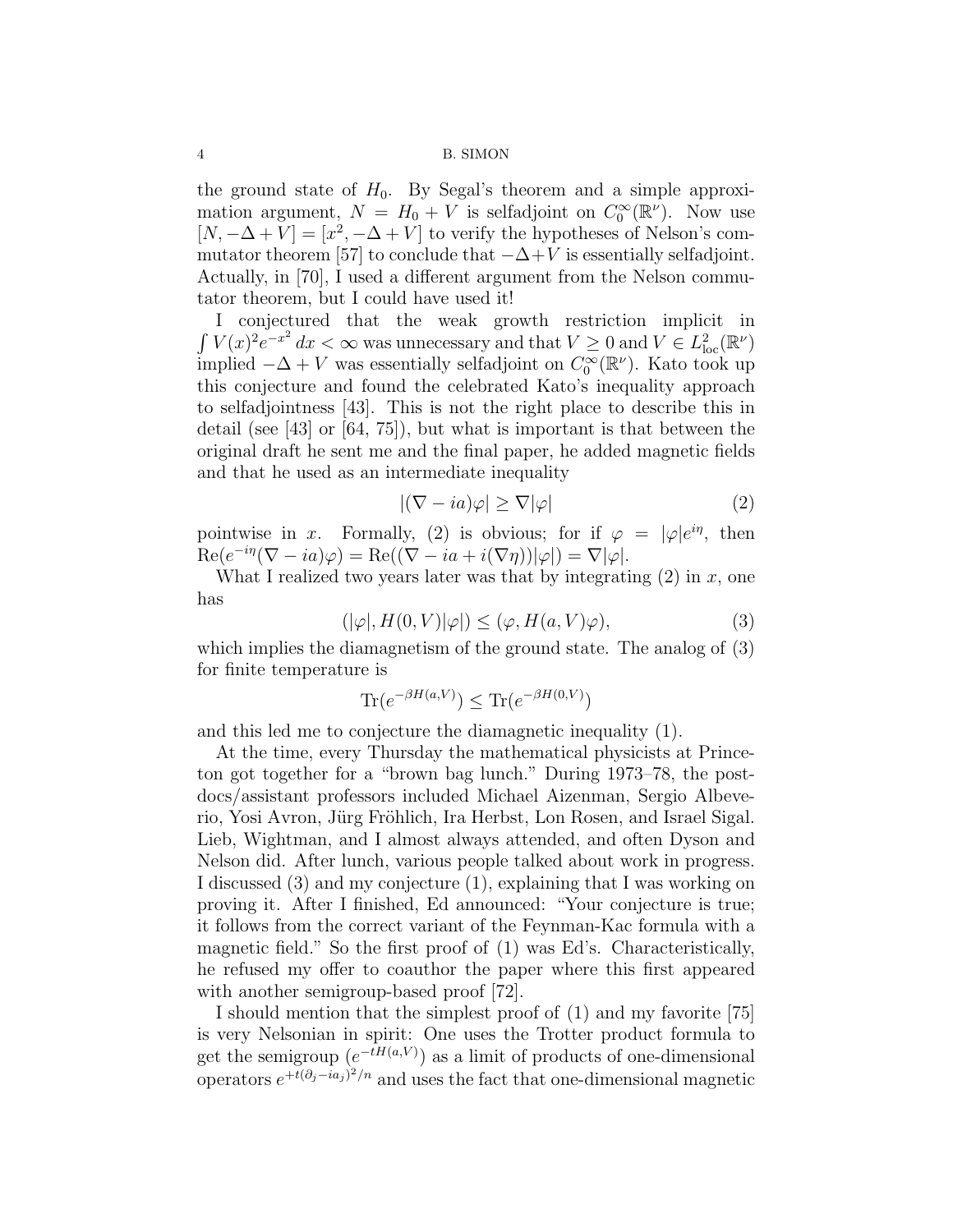fields can be gauged away. This is Nelsonian for two reasons. The use of Trotter product formula in such a context is due to Ed, but also the proof is a poor man's version of Ed's original proof: The gauge transformations are just a discrete approximation to an Itô stochastic integral.

(e) Point Interactions. The subject of point interactions has been heavily studied (see, e.g., [3]). So far as I know, Ed was the first to study point interactions as limits of potentials with supports shrinking to a point. He presented this in his courses; an extension of the ideas then appeared in the theses of his students, Alberto Alonso and Charles Friedman [22]. The basic points are:

- (i) If  $\nu \geq 4$  and  $V_n$  is any sequence of potentials, say, each bounded (but not uniformly bounded in n), supported in  $\{x \mid |x| < n^{-1}\},$ then  $-\Delta + V_n \rightarrow -\Delta$  in strong resolvent sense.
- (ii) If  $\nu \geq 2$  and  $V_n \geq 0$ , (i) remains true.
- (iii) If  $\nu = 1, 2, 3$ , there are special negative  $V_n$ 's that have strong limits different from  $-\Delta$ , many with a single negative eigenvalue. These are the point integrations.

(i) is an immediate consequence of the fact that  $\{f \in C_0^{\infty}(\mathbb{R}^{\nu})\}$  $f \equiv 0$  in a neighborhood of 0} is an operator core of  $-\Delta$  if  $\nu \geq 4$ .

While (ii) can be obtained by similar consideration of form cores (and a suitable, somewhat subtle, limit theorem for quadratic forms), in typical fashion, Ed explained it not from this point of view, but by noting that in dimension 2 or more and  $x, y \neq 0$ , almost every Brownian path from x to y in fixed finite time t avoids 0. Thus, in a Feynman-Kac formula, if  $V_n$  has shrinking support, the integrand goes to one (i.e.,  $\exp(-\int_0^t V_n(\omega(\nu) ds) \to 1); V_n \geq 0$  is needed to use the dominated convergence theorem in path space.

# 3. The Nelson Model

A search in MathSciNet on "Nelson model" turns up nineteen papers, many of them recent [2, 5, 6, 7, 8, 9, 11, 13, 14, 23, 25, 37, 38, 39, 40, 47, 48, 49, 78], so I'd be remiss to not mention the model, although I'll restrict myself to describing the model itself and noting that Ed introduced it in [54] and studied it further in [55].

The nucleon space  $\mathcal{H}^{(N)}$  is  $L^2(\mathbb{R}^{3n})$  where n is fixed (most later papers take  $n = 1$ ) with elements in  $\mathcal{H}^{(N)}$  written  $\psi(x_1, \ldots, x_n)$  and free nucleon Hamiltonian

$$
H^{(N)} = -\sum_{j=1}^{n} \Delta_j.
$$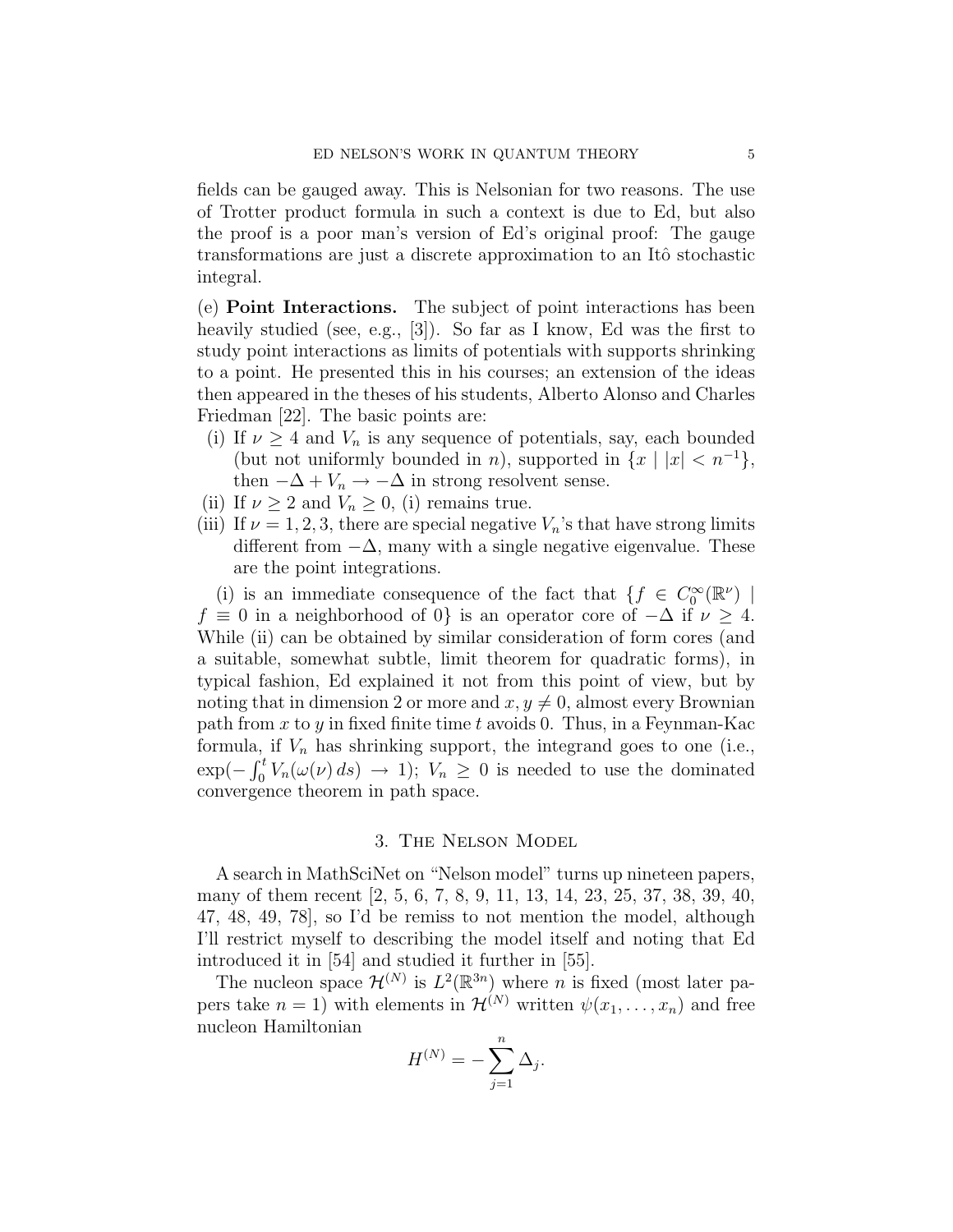The meson space is the Fock space,  $\mathcal{H}^{(M)}$ , on  $\mathbb{R}^3$  with creation operators  $a^{\dagger}(k)$  ( $k \in \mathbb{R}^3$ ). The meson has mass  $\mu$  (Ed took  $\mu > 0$ ; many applications take  $\mu = 0$ ) and free Hamiltonian

$$
H^{(M)} = \int \omega(k) a^{\dagger}(k) a(k) d^3k,
$$

where

$$
\omega(k) = (k^2 + \mu^2)^{1/2}.
$$

One defines the cutoff field for fixed  $x \in \mathbb{R}^3$  by

$$
\varphi_{\chi}(x) = 2^{-1/2} (2\pi)^{-3/2} \int \omega(k)^{-1/2} (a(k)e^{ik \cdot x} + a^{\dagger}(k)e^{-ik \cdot x}) \chi(k) dk.
$$

Ed took  $\chi$  to be a sharp cutoff (characteristic function of a large ball); some later authors take other smoother  $\chi$ 's. One defines

$$
\mathcal{H}=\mathcal{H}^{(N)}\otimes\mathcal{H}^{(M)}
$$

and on  $\mathcal{H}$ ,

$$
H_I = g \sum_{j=1}^n \varphi_\kappa(x_j),
$$

where  $q$  is a coupling constant and now  $x$  is the nucleon coordinate. The Nelson model is the Hamiltonian

$$
H^{(N)} + H^{(M)} + H_I.
$$

This has been a popular model because it is essentially the simplest example of an interacting field theory with an infinite number of particles.

## 4. Hypercontractivity

The next two sections concern outgrowths of Nelson's seminal paper [56]. This paper of only five pages (and because of the format of the conference proceedings, they are short pages; in J. Math. Phys., it would have been less than two pages!) is remarkable for its density of good ideas. The following abstracts a notion Ed discussed in [56]:

**Definition.** Let  $H_0 \geq 0$  be a positive selfadjoint operator on the Hilbert space  $L^2(M, d\mu)$  with  $d\mu$  a probability measure. We say  $e^{-tH_0}$ is a hypercontractive semigroup if and only if

(1)  $||e^{-tH_0}\varphi||_p \le ||\varphi||_p, \ 1 \le p \le \infty, \ t > 0$ 

(2) For some  $T_0$  and some  $C < \infty$ ,

$$
||e^{-TH_0}\varphi||_4 \le C ||\varphi||_2.
$$
 (4)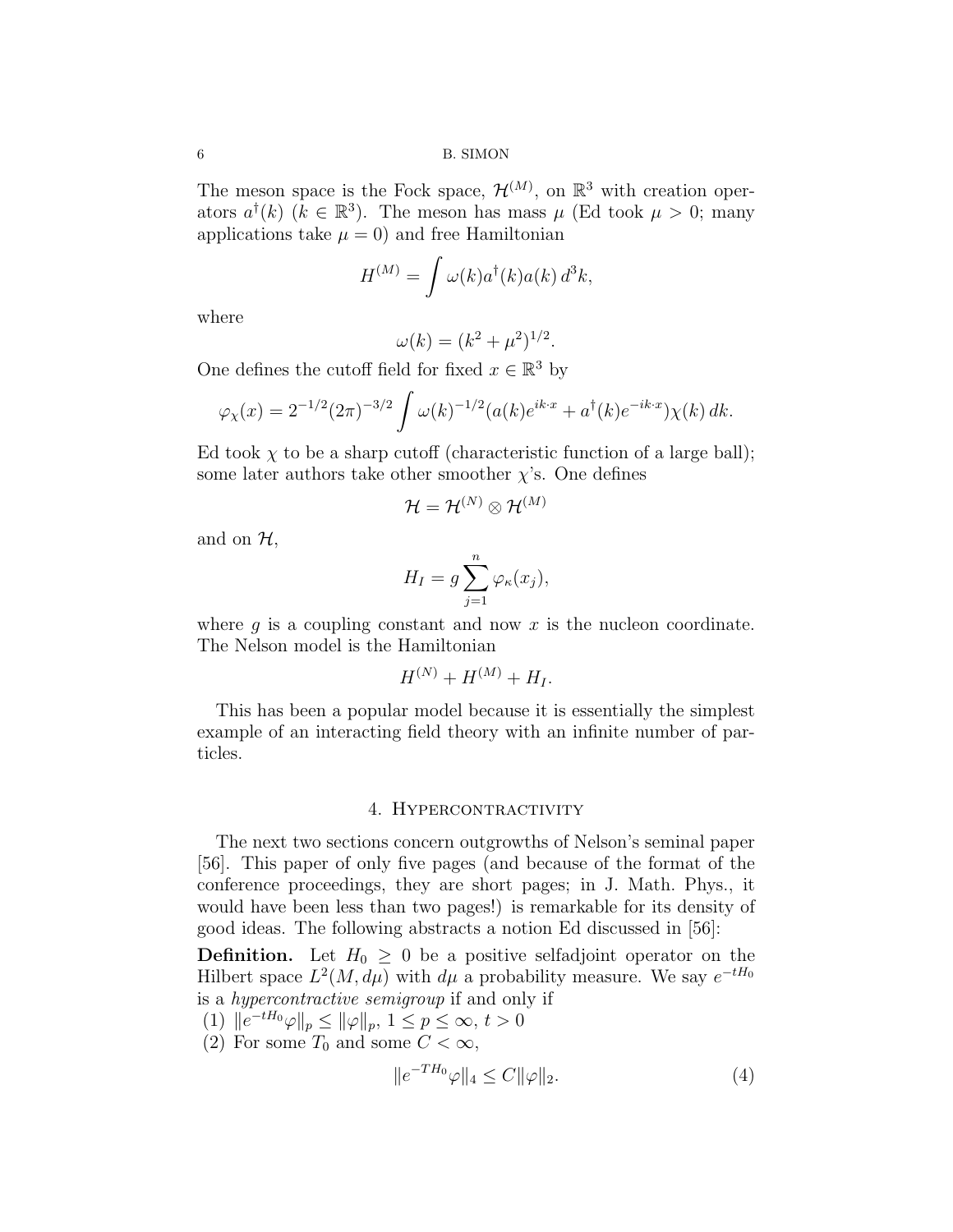Here the bounds are intended as a priori on  $\varphi \in L^2 \cap L^p$ . Ed's key discovery in [56] is that if V is a function with  $e^{-V} \in \bigcap_{p<\infty} L^p$ , then  $H_0 + V$  is bounded below (to define  $H_0 + V$  in reasonable cases, one usually assumes also  $V \in L^2$  but for any V, and each  $k < \infty$ ,  $V_k = \max(V, -k)$  allows  $H_0 + V_k$  to be defined as a form sum, and one has  $\inf_k \min(H_0 + V_k) > -\infty$ .

The simplest proof of this boundedness result follows from the formula

$$
||e^{A+B}|| \le ||e^A e^B|| \tag{5}
$$

for selfadjoint operators A and B. This formula is associated with the work of Golden, Thompson, and Segal (see the discussion of Section 8a in Simon [74]). It is proven by a suitable use of the Trotter product formula and the fact that  $||CD|| \leq ||C|| ||D||$ . Typically, in Ed's application, he appeals to a Feynman-Kac formula which has the Trotter formula built in and a use of Hölder's inequality which can replace  $||CD|| \le ||C|| ||D||$  because in the path integral formulation, the operators become functions.

I'd like to sketch a proof of (5) since it is not appreciated that it follows from Löwner's theorem on monotonicity of the square root  $([50];$ see also [36, 42]). We start with

$$
C^{1/2}\varphi = \frac{1}{\pi} \int_0^\infty w^{-1/2} (C+w)^{-1} C\varphi dw \tag{6}
$$

By the functional calculus, it suffices to prove  $(6)$  when C is a number and by scaling when  $C = 1$ , in which case, by a change of variables, it reduces to an arctan integral. Since  $C(C+w)^{-1} = 1 - w(C+w)^{-1}$ , we have

$$
0 \le C \le D \Rightarrow (C + w)^{-1} \ge (D + w)^{-1}
$$
  

$$
\Rightarrow C^{1/2} \le D^{1/2}
$$
 (7)

which is Löwner's result.

Let  $A, B$  be finite Hermitian matrices. Since

$$
0 \le C \le D \Leftrightarrow \|C^{1/2}D^{-1/2}\| \le 1
$$

(7) can be rewritten

$$
||C^{1/2}D^{-1/2}|| \le 1 \Rightarrow ||C^{1/4}D^{-1/4}||^2 \le 1
$$
  
which, letting  $C^{1/2} = e^A$ ,  $D^{1/2} = e^{-B}$ , implies  

$$
||e^{A/2}e^{B/2}||^2 \le ||e^A e^B||
$$
(8)

Iterating (8) implies

$$
\|(e^{A/2^n}e^{B/2^n})^{2^n}\| \leq \|e^{A/2^n}e^{B/2^n}\|^{2^n} \leq \|e^Ae^B\|
$$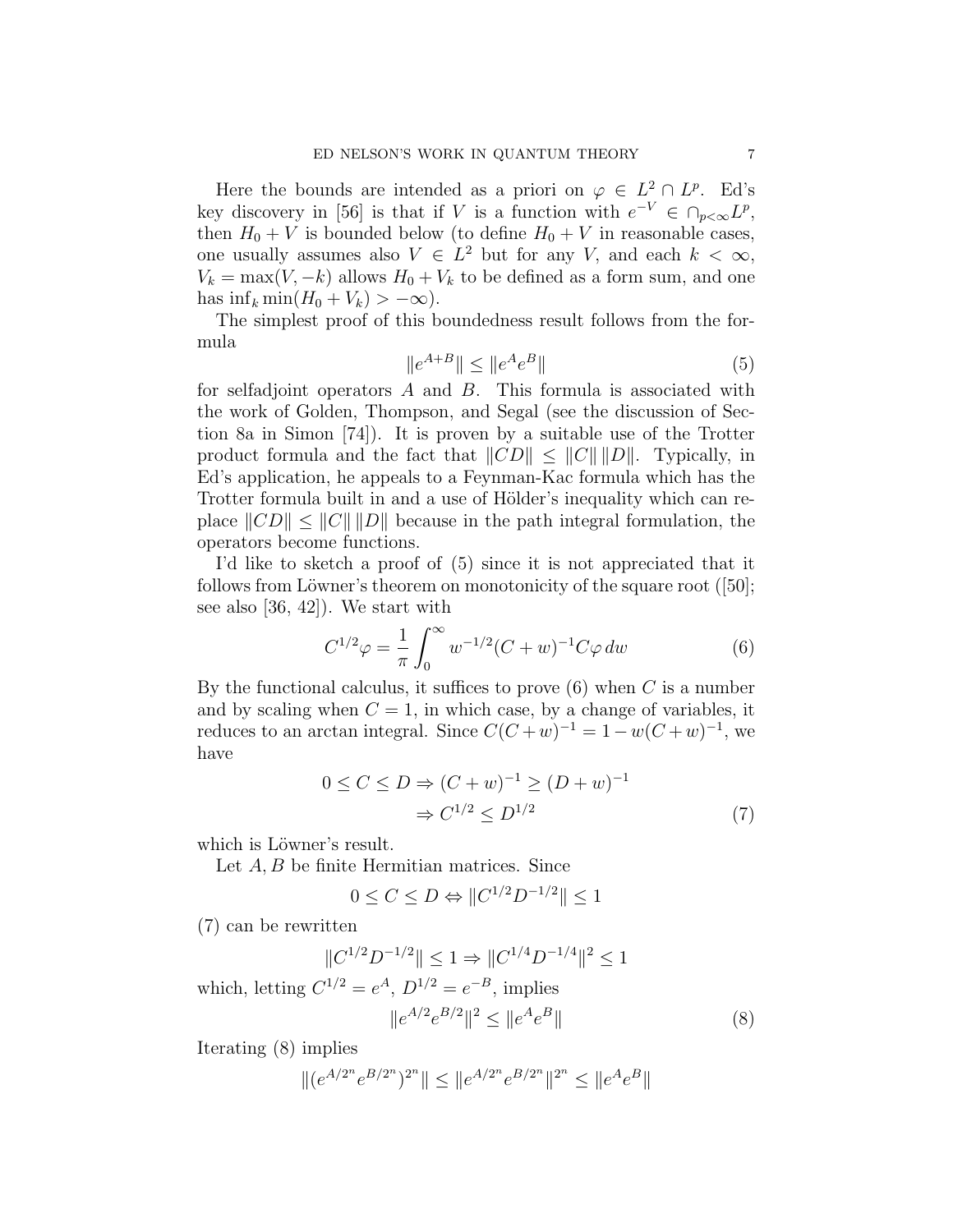Taking  $n \to \infty$  and using the Trotter product formula implies (5) for bounded matrices, and then (5) follows by a limiting argument.

Once one has (5), one gets lower boundedness by noting

$$
||e^{-TV}e^{-TH_0}\varphi||_2 \le ||e^{-TV}||_4 ||e^{-TH_0}\varphi||_4
$$
  

$$
\le C ||e^{-TV}||_4 ||\varphi||_2
$$

so hypercontractivity and  $e^{-4TV} \in L^1$  implies  $||e^{-T(H_0+V)}|| < \infty$ .

The term "hypercontractive" appeared in my paper with Høegh-Krohn [41], which systematized and extended the ideas of Nelson [56], Glimm [27], Rosen [65], and Segal [67]. The name stuck, and I recall Ed commenting to me one day, with a twinkle in his eye that many know, that after all "hypercontractive" was not really an accurate term since the theory only requires (4) with  $C < \infty$ , not  $C \leq 1!$  That is,  $e^{-TH_0}$  is only bounded from  $L^2$  to  $L^4$ , not contractive. We should have used "hyperbounded," not "hypercontractive."

Ed was correct (of course!), but I pointed out (correctly, I think!) that hypercontractive had a certain ring to it that hyperbounded just didn't have. There was, of course, a double irony in Ed's complaint.

The first involves an issue that wasn't explicitly addressed in [56]. What Ed proved, using  $L^p$  properties of the Mehler kernel, is that for the one-dimensional intrinsic oscillator,  $H_0 = -\frac{1}{2}$ 2  $\frac{d^2}{dx^2} + x\frac{d}{dx}$  on  $L^2(\mathbb{R}, \pi^{-1/2}e^{-x^2} dx)$ ,  $e^{-tH_0}$  is bounded from  $L^2$  to  $L^4$  if t is large enough with a bound on the norm between those spaces of the form  $1 + O(e^{-t})$ as  $t \to \infty$ . Ed then applied this to a free quantum field in a box with periodic boundary conditions. Because the eigenvalues of relevant modes Froare boundary conditions. Because the eigenvalues of relevant modes<br>go  $\omega_{\ell} \sim \ell$ , one has  $\prod_{\ell=0}^{\infty} (1 + e^{-\omega_{\ell}t})$  convergent, so this application is legitimate  $-$  [56] does not discuss anything explicit about the passage to infinitely many degrees of freedom, but this step was made explicit in [21]. (I thank Lenny Gross for making this point to me at the conference in Vancouver.) To handle cases like  $H_0$  in infinite volume, it is important to know that for t large enough,  $e^{-tH_0}$  is actually a contraction from  $L^2$  to  $L^4$ , so the discreteness of modes doesn't matter. This was accomplished by Glimm [27] who showed that if  $H_01 = 0$ ,  $H_0 \restriction \{1\}^{\perp} \geq m_0$  and (4) for some C, then by increasing T, (4) holds with  $C = 1$ .

The second irony concerns Ed's second great contribution to hypercontractivity: the proof in [60] of optimal estimates for second quantized semigroups — exactly the kind of special  $H_0$  in  $e^{-tH_0}$  he considered in [56]. He proved such an operator from  $L^p$  to  $L^q$  was either not bounded or it was contractive!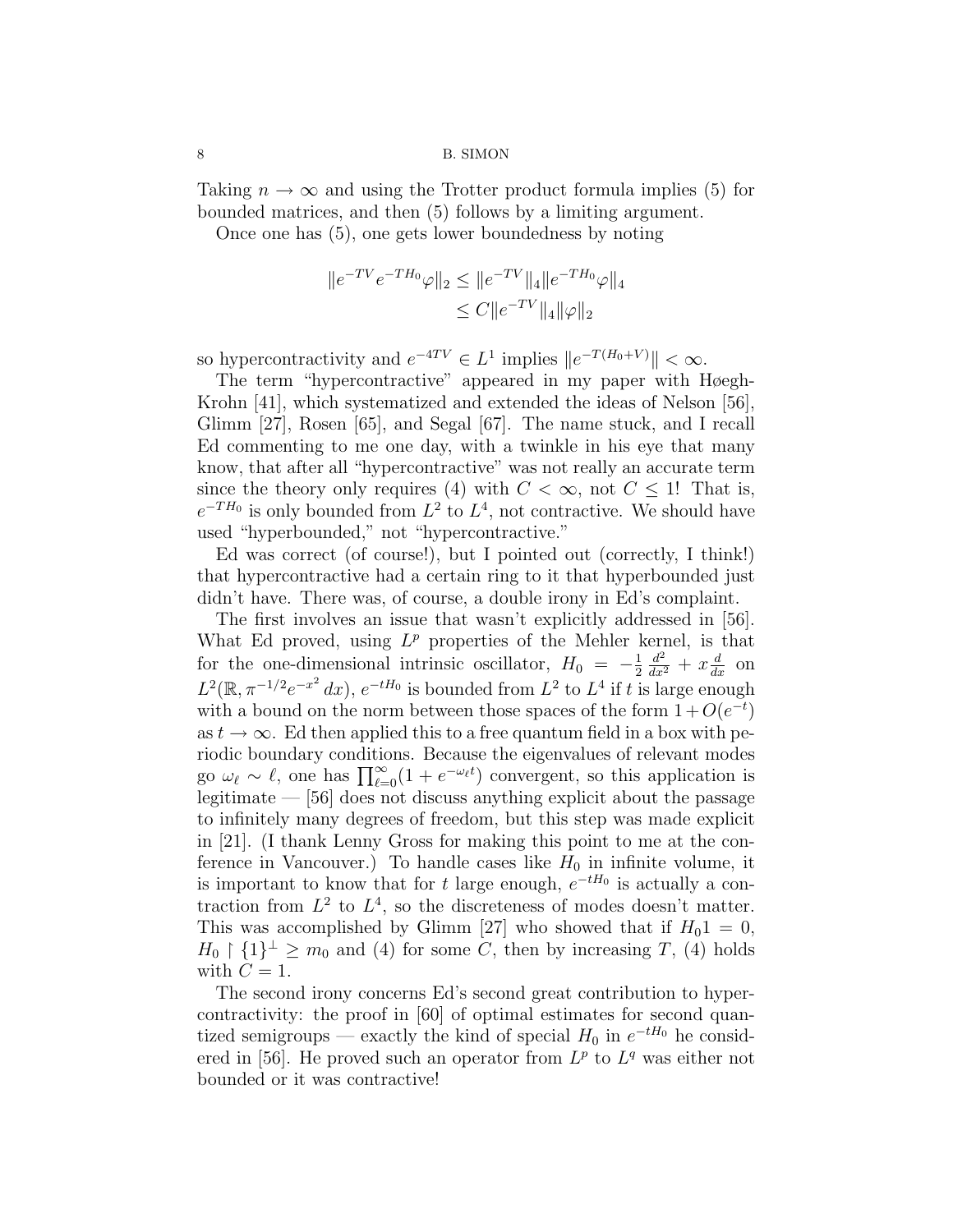His precise result is if  $H \ge a \ge 0$ , then  $\Gamma(e^{-tH_0})$  is a contraction from  $L^q$  to  $L^p$  if  $e^{-ta} \leq (q-1)^{1/2}/(p-1)^{1/2}$  and is not bounded otherwise. Here  $\Gamma(\cdot)$  is second quantization of operators; see [71].

Ed's work in these two papers on hypercontractive estimates spawned an industry, especially after the discovery of log Sobolev inequalities by Federbush [21] and Gross [31]. Brian Davies, in his work on ultracontractivity [17] and on Gaussian estimates on heat kernels [15], found deep implications of extensions of these ideas. While I dislike this way of measuring significance, I note that eighty papers in MathSciNet mention "hypercontractive" in their titles or reviews and Google finds 269 hits. See [16, 32] for reviews of the literature on this subject.

## 5. Taming Wick Ordering

There was a second element in [56] besides hypercontractivity, namely, the control of  $e^{-tV}$ . I want to schematically explain the difficulty and the way Ed solved it. In adding the interaction to a free quantum field, one might start with a spatial cutoff and want to consider

$$
V_{un} = \int_{-L}^{L} \varphi^4(x) \, dx,
$$

where  $\varphi$  is a free field. If  $g_1, \ldots, g_8$  are Gaussian variables, then

$$
\langle g_1 \dots g_8 \rangle = \sum_{\text{pairings}} \langle g_{i_1} g_{j_1} \rangle \dots \langle g_{i_4} g_{j_4} \rangle \tag{9}
$$

over all 105 pairings of 1, ..., 8. Thus, in computing  $\langle V_{un}^2 \rangle$ , one gets  $\langle \varphi^4(x) \varphi^4(y) \rangle$  and the pairings  $\langle \varphi(x) \varphi(x) \rangle$  are infinite, since they are  $\frac{dk}{\sqrt{dk}}$  $\frac{dk}{k^2+\mu^2}=\infty.$ 

The solution is the very simplest of renormalizations, Wick ordering. If  $q$  is a finite Gaussian variable, one defines

$$
g^4 := g^4 - 6\langle g^2 \rangle g^2 + 3\langle g^2 \rangle^2. \tag{10}
$$

The constants are exactly chosen, so in using (9) to compute  $\langle : g^4 : : \rangle$  $h^4$  :), all cross terms involving  $\langle g^2 \rangle$  drop out and

$$
\langle :g^4::h^4: \rangle = 24 \langle gh \rangle^4 \tag{11}
$$

which allows one to prove that  $V = \int_{-}^{L}$  $\sum_{-L}^{L}$ :  $\varphi^4(x)$  : dx makes sense and defines a function in  $L^2$ , indeed, in  $\bigcap_{p<\infty}L^p$ . The difficulty is that (10) says

$$
g^{4} := (g^{2} - 3\langle g^{2} \rangle)^{2} - 6\langle g^{2} \rangle^{2}
$$
 (12)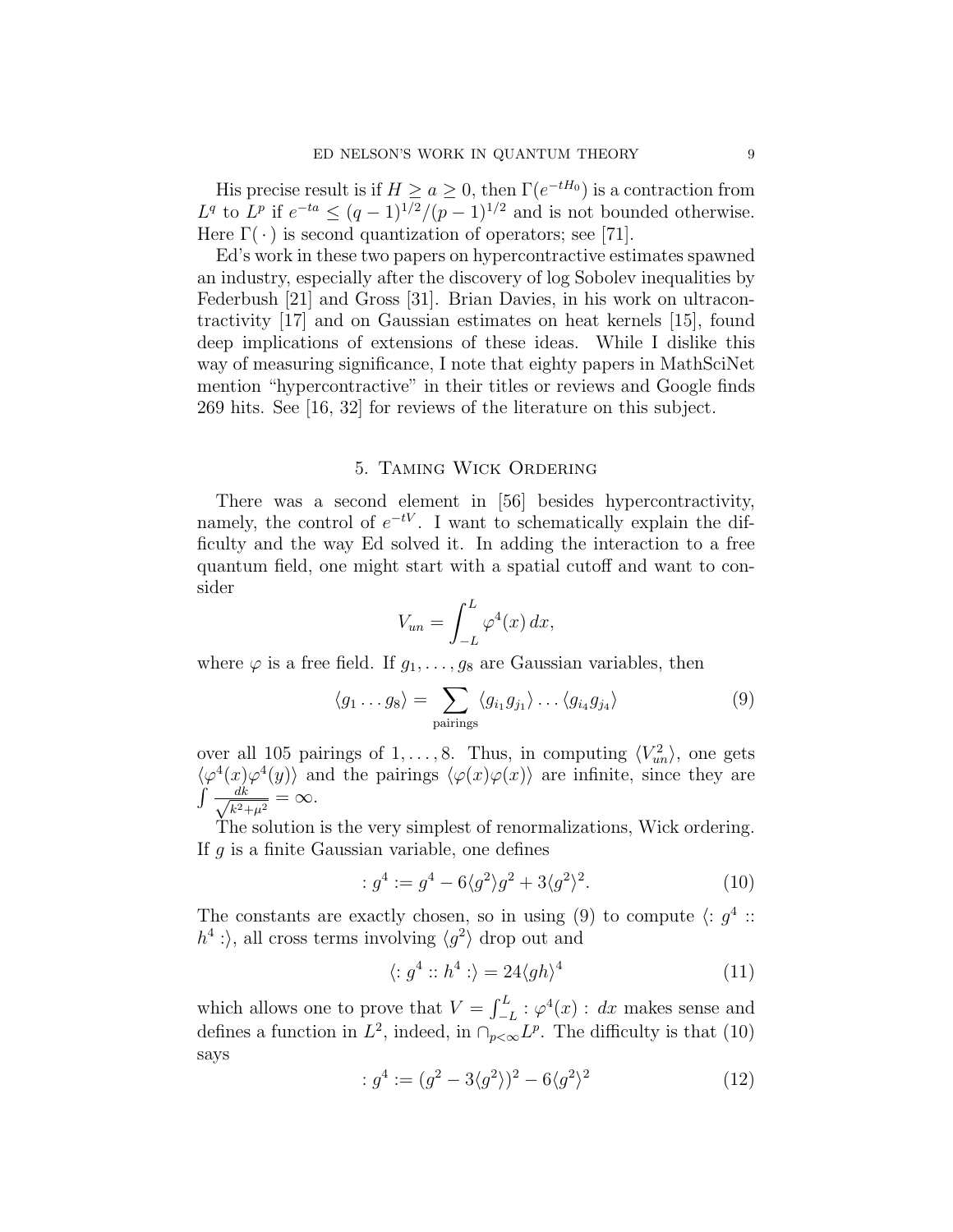is no longer positive, so since  $\langle \varphi^2(x) \rangle = \infty$ , V is no longer bounded below. What Ed realized is that it was still true that  $e^{-V}$  is integrable (and that using hypercontractivity,  $H_0 + V$  is bounded below).

To prove  $e^{-V}$  integrable, Ed made a momentum cutoff in  $\varphi$  to get a  $\varphi_{\kappa}$  with  $\langle \varphi_{\kappa}^2 \rangle \sim \log(\kappa)$  realizing the rate of divergence. He then wrote  $V = V_{\kappa} + V_{\kappa}'$  where  $V_{\kappa}$  is just  $\int_{-L}^{L} : \varphi_{\kappa}^4(x) : dx$  and  $V_{\kappa}'$  is the remainder. By using (12),  $V_{\kappa}$  is bounded below

$$
V_{\kappa} \ge -C(\log \kappa)^2 \tag{13}
$$

Moreover, it is easy to bound

$$
\langle (V'_{\kappa})^{2j} \rangle = \frac{(8j)!}{2^{4j}(4j)!} \langle (V'_{\kappa})^2 \rangle^j \tag{14}
$$

using Gaussian variable calculations. Here  $\langle (V'_\kappa)^2 \rangle$  goes to zero as a negative power of  $\kappa$ . Since (13) implies

$$
\text{Prob}(V \le -c(\log \kappa)^2 - 1) \le \text{Prob}(|V'_{\kappa}| \le 1)
$$
  

$$
\le \langle (V'_{\kappa})^{2j} \rangle
$$

for any  $\kappa$ , one can choose j using the explicit formula in (14) to optimize this bound and find

$$
Prob(V \le -x - 1) \le \exp(-c_1 \exp(c_2 x^{1/2})),
$$

which implies  $\langle e^{-Vp} \rangle < \infty$  for all p.

This general idea of decomposing the interactions, undoing the renormalization to control one piece, and using  $L^p$  estimates on the other piece became a standard tool in much later work [29] in constructive quantum field theory.

# 6. Euclidean Quantum Field Theory

I've saved the best for last. In 1971–72, Ed, with an important boost from Guerra [33] (also [34]), in part following up on work of Schwinger [66] and Symanzik [76, 77], caused a revolution in mathematical quantum field theory, at least the model-building side. Ed's Euclidean Field Theory and the lattice approximation of Guerra-Rosen-Simon [35] that it motivated totally changed the objects studied. The structure of QFT in 1973 looked very different from 1971, although it looks very similar in 1973 and 2003! The way high energy physicists looked at quantum fields also changed to Euclidean and lattice models during this period. I'm not enough of a historian of the subject to know to what extent mathematicians' work had an impact on them.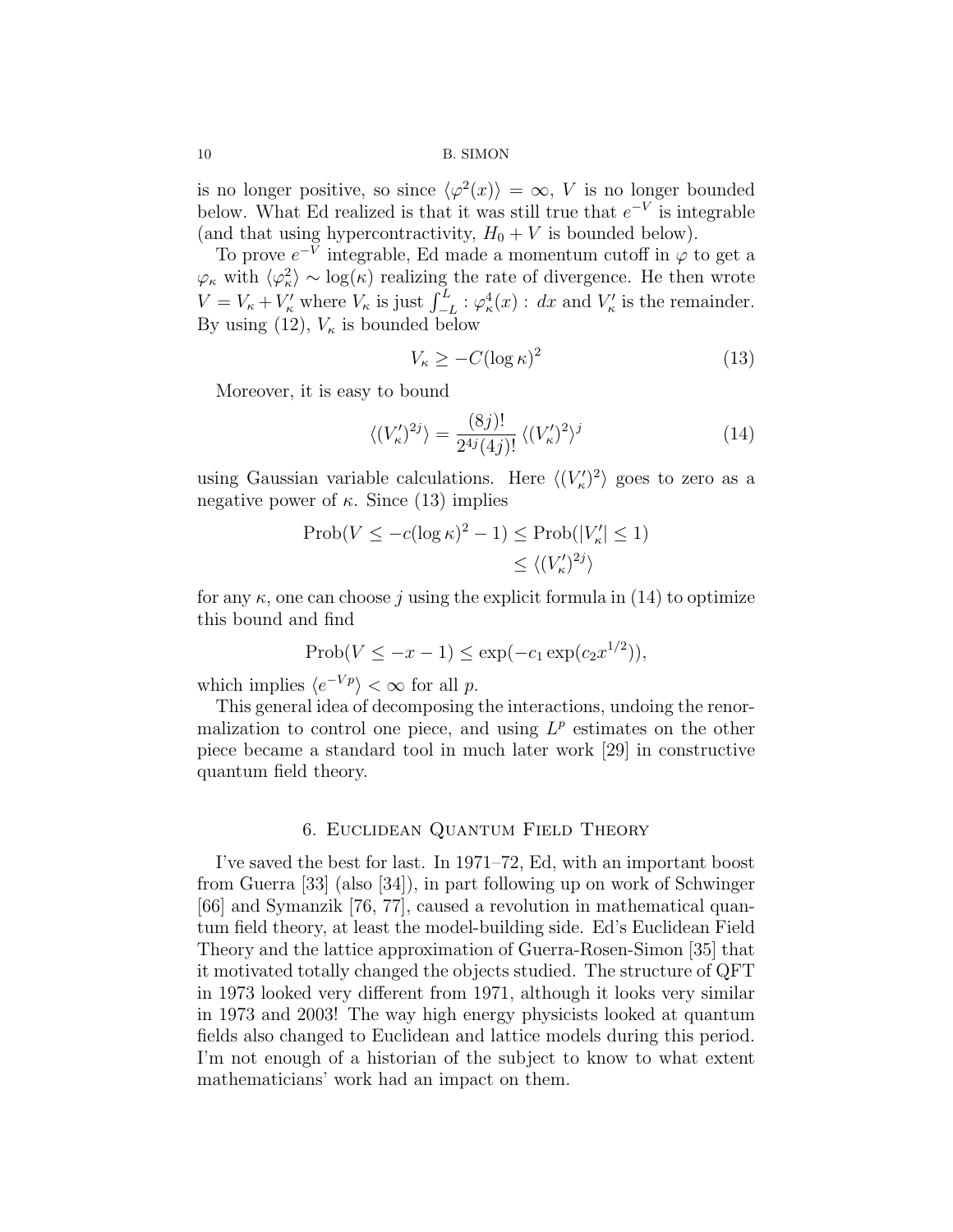Ed developed his ideas in the first part of 1971, gave a few lectures at Princeton (I only heard the first and didn't understand where it was heading or what it was good for!), and a lecture in Berkeley [58]. In retrospect, it is remarkable that — despite Ed talking in Princeton at a lecture attended by all or almost all the local experts and in Berkeley to many of the other workers — there was almost no reaction. I don't remember the details of the Princeton talk, but I assume it was close to the published Berkeley lecture [58], and rereading it, I can perhaps reconstruct my own reasons for not catching on.

I think Ed partly had me in mind when he stated in [58]: "Probabilistic methods ... have been used in quantum field theory particularly by Glimm, Jaffe, Rosen and myself. The usual reaction of workers in the field is to recoil in horror and to attempt to find alternate methods."

It's true that until Euclidean Field Theory changed my tune, I tended to think of probabilists as a priesthood who translated perfectly simple functional analytic ideas into a strange language that merely confused the uninitiated. In [71], the dedication says: "To Ed Nelson who taught me how unnatural it is to view probability theory as unnatural."

Ed's lecture has one result that should have made everyone sit up and take notice — a really simple proof of the linear lower bounds on the cutoff vacuum energy. But by dressing the proof in layers of functors, Markov properties, multiplicative functionals, and only sketching it (my brief sketch below is much more detailed than his!), he perhaps obscured its great simplicity. Because I had then recently found my own simple (but it turns nor nearly as simple as Ed's!) proof [69], I put his work aside.

Francesco Guerra was visiting Princeton at the time and was rather quiet and unassuming. At Guerra's request, Arthur Wightman set up a meeting with Lon Rosen and me in January 1972. Guerra began by listing on the blackboard what he was going to prove. It was as if he were from another planet. His first result was the linear lower bound that Ed and others had proven. All his other results (starting with existence of the limits) were beyond anything that the then current technology could prove. I remember thinking to myself: "Yeah, sure, you're gonna prove all that." He proceeded to say he needed Nelson's ideas and, in particular, something he called Nelson's symmetry. I'd seen this on the blackboard during Ed's talk eight months before, but thought it a curiosity. Within fifteen minutes, Guerra had explained his proofs of the results that I'd found impossible to believe! It was like a thunderbolt.

Within a week, Guerra, Rosen, and I had used these ideas to recover [34] some bounds of Glimm-Jaffe [28] whose proofs were regarded as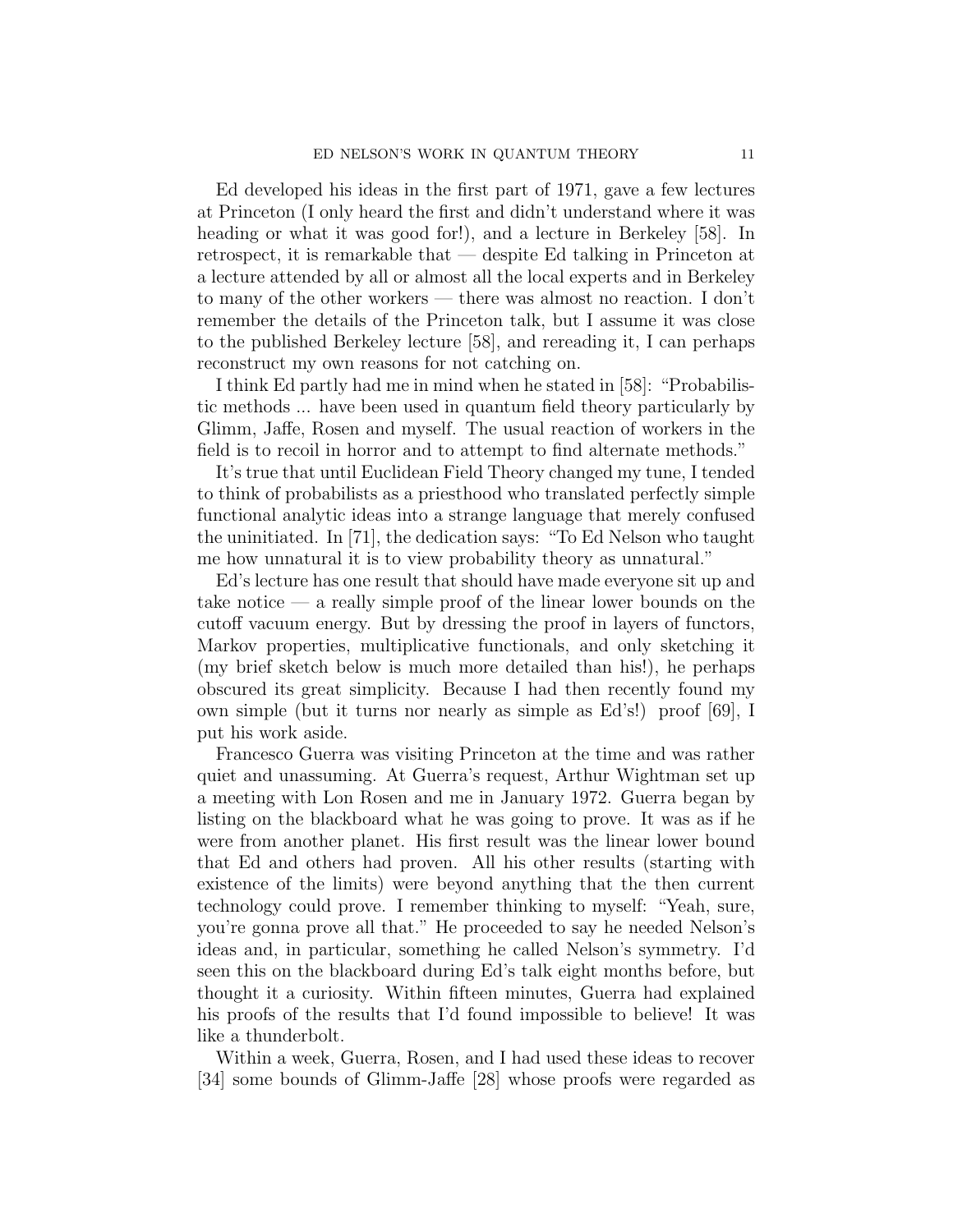very hard. The next week, Glimm visited to give a talk on this bound, sketching the strategy of their proof. After his talk, Lon and I cornered Glimm and described the new proof. He seemed to have the same jawdropping reaction I'd had. Euclidean Field Theory had arrived, but at least six months late. Six months may not seem like a lot, but in the next six and twelve and eighteen months, there was a flood of new results that came from exploiting the Euclidean point of view (the breathless pace is described in some detail in the introduction of [71]).

This is not the place to give a minicourse on Euclidean QFT, but I'd like to make some general remarks to explain what Ed did.

Prior to Ed's work, the usual way path integrals came in was to cut off the field theory to get a finite-dimensional system, write down a path integral for that, estimate, and try to get results that survived removal of the cutoff. From my point of view, what Ed did first of all was to view the free field semigroup as a positivity-preserving operator on an infinite-dimensional space. Such a positivity condition allows one to build up an abstract path integral which, for the free field, could be written as an explicit Gaussian process. This process is formally an analytic continuation of the quantum field from real time to imaginary time, and the continuation of Minkowski invariance to the Gausssian process is Euclidean invariance, that is, the process covariance  $C(x-y)$ is invariant under rotations. Indeed,  $C$  is the integral kernel (Green's function) for  $(-\Delta + m^2)^{-1}$ .

It turns out that the process Ed wrote down had been written down somewhat earlier by Pitt [63] who discussed its properties as a multiparameter Markov process but didn't consider any connection to QFT.

Ed's proof of the linear lower bound depended on this Euclidean invariance. First, let us describe the Feynman-Kac-Nelson formula, the Feynman-Kac formula for this case.

Let  $H_0$  be a free quantum field Hamiltonian,  $\Omega_0$  its ground state, and  $V \equiv V(\varphi(x,0))$  as functions of the time zero fields. Then

$$
\langle F_1(\varphi(x,0))\Omega_0, e^{-t(H_0+V)}F_2(\varphi(x,0))\Omega_0\rangle
$$
  
= 
$$
\int F_1(\varphi(x,t))F_2(\varphi(x,0))e^{-\int_0^t V(\varphi(x,s))ds}d\mu_0
$$
 (15)

where  $\mu_0$  is the Gaussian measure for the free Euclidean field. The proof is by the Trotter product formula method of Nelson [53].  $P^{LOC}_{\rm r\ell/2}$ 

In particular, if  $V_\ell \equiv$  $\frac{\partial^2 U}{\partial \rho^2} F(\varphi(x,0)) dx$ , where  $F(\varphi)$  is a local function of the field (think :  $\varphi^4(x,0)$  :) and  $H_\ell(\lambda) = H_0 + \lambda V_\ell$ , then Euclidean invariance and (15) imply Nelson's symmetry

$$
Q_{t,\ell}(\lambda) \equiv \langle \Omega_0, e^{-tH_{\ell}(\lambda)} \Omega_0 \rangle = \langle \Omega_0, e^{-\ell H_t(\lambda)} \Omega_0 \rangle.
$$
 (16)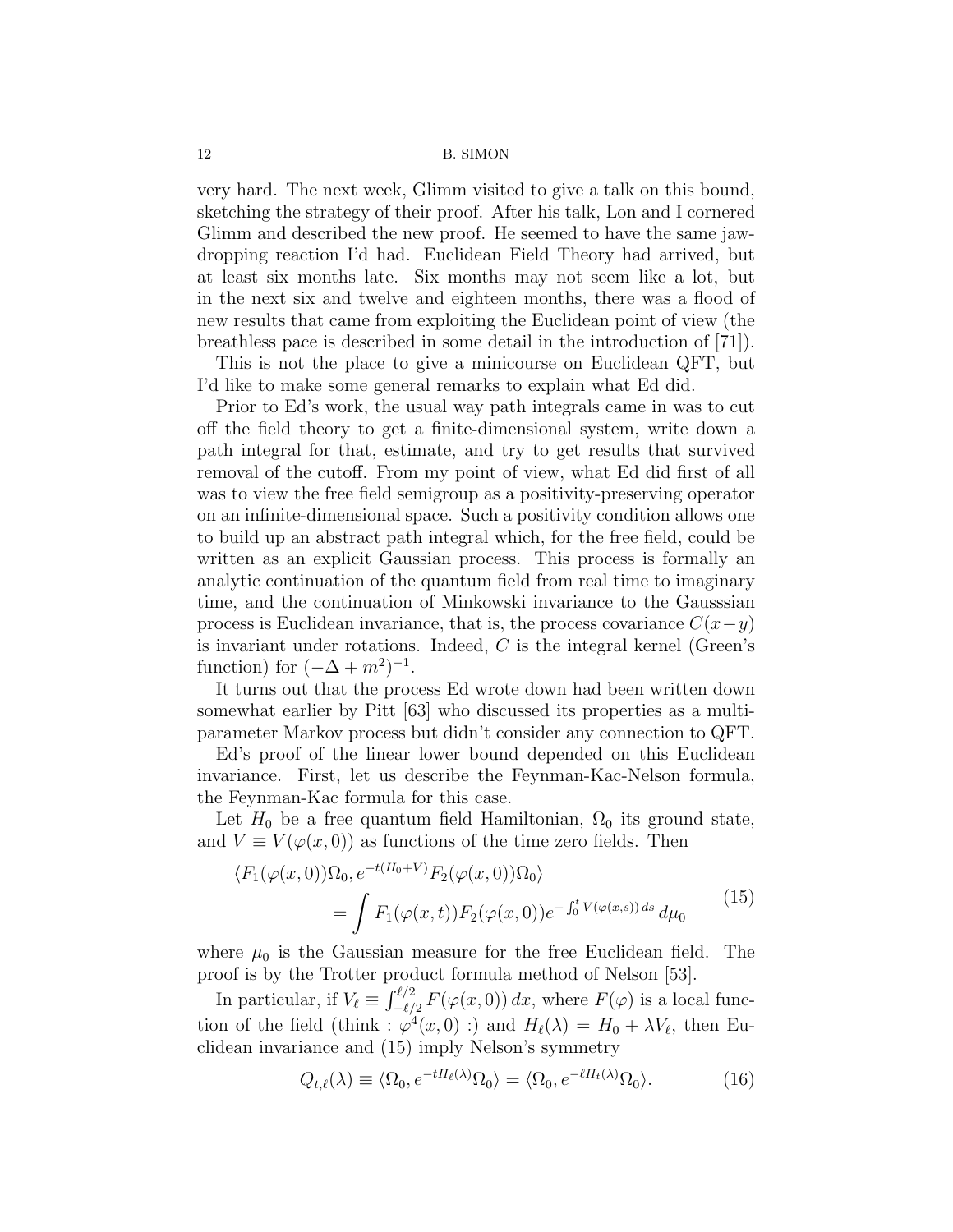To get the linear lower bound on

$$
E_{\ell}(\lambda) = \inf \mathrm{spec}(H_{\ell}(\lambda)),
$$

we need to use hypercontractivity, Ed's earlier idea, and Hölder's inequality in the FKN formula (15):

$$
|\langle F_1 \Omega_0, e^{-tH_\ell(\lambda)} F_2 \Omega_0 \rangle| \leq \langle \Omega_0, e^{-tH_\ell(4\lambda)} \Omega_0 \rangle^{1/4} \langle |F_1|^{4/3} \Omega_0, e^{-tH_0} |F_2|^{4/3} \Omega_0 \rangle^{3/4}
$$
  

$$
\leq Q_{t,\ell}(4\lambda)^{1/4} ||F_1||_2 ||F_2||_2, \tag{17}
$$

where t is chosen so  $e^{-tH_0}$  is a contraction from  $L^{4/3}$  to  $L^4$  (if  $e^{-sH_0}$  is a contraction from  $L^2$  to  $L^4$ , by duality, it is a contraction from  $L^{4/3}$ to  $L^2$  and so  $e^{-2sH_0}$  is a contraction from  $L^{4/3}$  to  $L^4$ ).

(17) says that

$$
e^{-tE_{\ell}(\lambda)} \le Q_{t,\ell}(4\lambda)^{1/4}
$$
  
=  $Q_{\ell,t}(4\lambda)^{1/4}$  by (16)  
 $\le e^{-\ell E_t(4\lambda)/4}.$ 

Thus

$$
E_{\ell}(\lambda) \geq \frac{\ell}{4t} E_t(4\lambda),
$$

which is the linear lower bound.

This is actually the hardest application of Nelson's symmetry. What Guerra shocked us with is actually much simpler! For any selfadjoint operator, A, bounded from below, and any unit vector  $\varphi$ , we have

$$
\langle \varphi, e^{-tA} \varphi \rangle = \int_{\alpha}^{\infty} e^{-tx} d\mu(x)
$$

for some  $\alpha$  (= inf spec(A)) and probability measure,  $d\mu$ . Hölder's inequality thus implies

$$
t \to \log \langle \varphi, e^{-tA} \varphi \rangle
$$

is convex. Since  $E_\ell = -\lim_{t\to\infty} \frac{1}{t}Q_{t,\ell}$  (we henceforth set  $\lambda \equiv 1$  and drop it!), we see, by Nelson's symmetry, that  $\ell \to E_{\ell}$  is concave. Concave functions, g, with a linear lower bound always have that  $g(\ell)/\ell$ has a finite limit,  $e_{\infty}$ , and  $g(\ell) - \ell e_{\infty}$  is monotone, and so it also has a limit! In this way, Guerra showed that the energy per unit volume and the surface energy actually converged!

There is a postscript to Ed's breakthrough, a final significant contribution. Guerra, Rosen, and I realized that (15) made Euclidean QFT look like classical statistical mechanics (at least for bosons). A key tool in the rigorous statistical mechanics of the time were correlation inequalities, starting with Griffiths [30]. It was natural to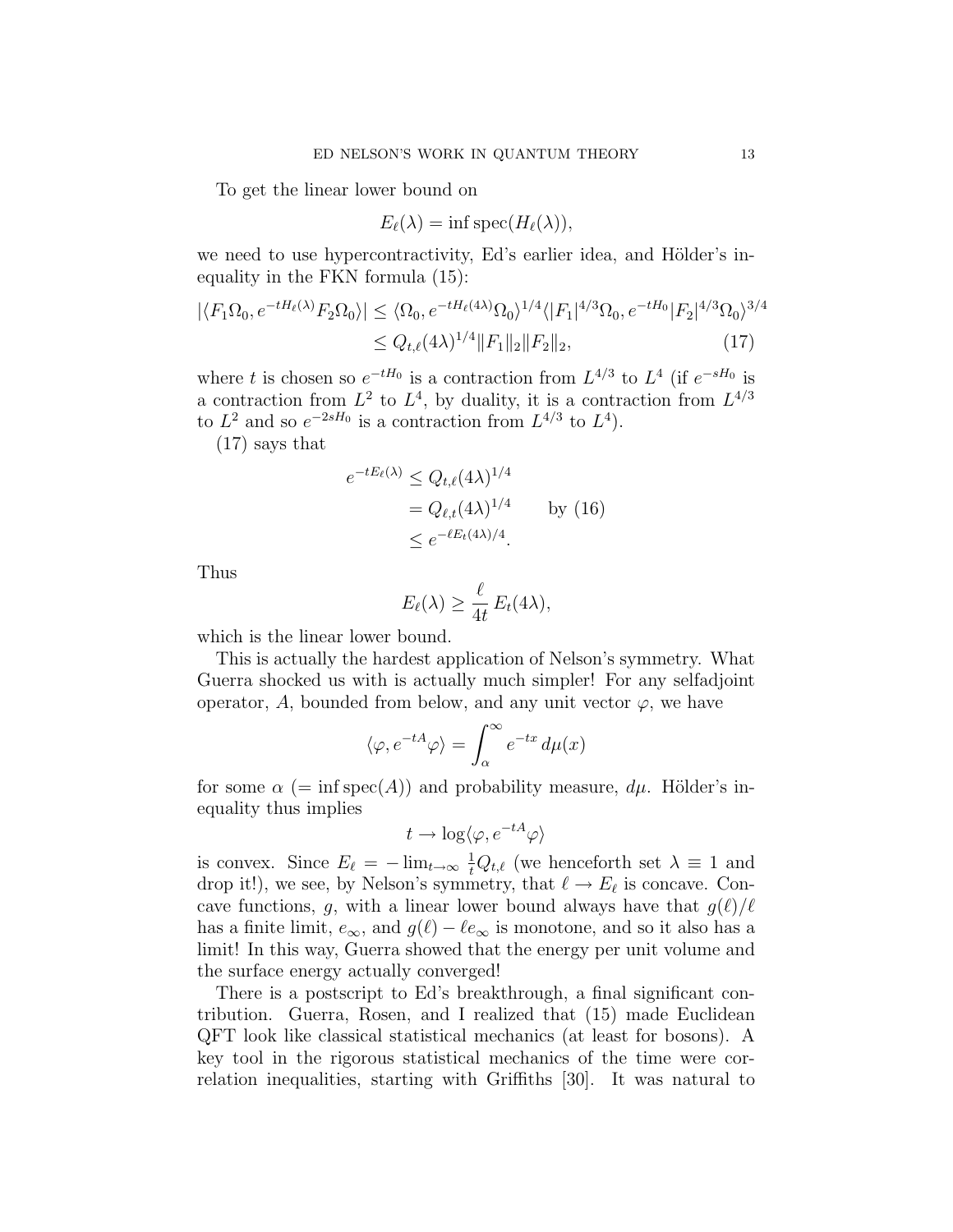try to prove them in EQFT by approximating with a discrete system. Since the free EQFT was the Gaussian process with covariance  $(-\Delta + m^2)^{-1}(x, y)$ , it was natural to use a Gaussian lattice theory with covariance  $(-\Delta_{\delta} + m^2)_{ij}^{-1}$  where  $\Delta_{\delta}$  is a discrete Laplacian. In the Gaussian measure, the inverse of covariance matrix appears, so the Gaussian measure here has  $\Delta_{\delta}$  in it, that is, nearest neighbor interactions. So was born the lattice approximation [35]. Using ideas of Ginibre [26] for general classes of spin systems, we could get correlation inequalities for EQFT!

In the applications though, there was one catch. One of the nicest applications of Griffiths' work was the existence of the infinite volume limit. A system of spins  $\sigma_j$  in volume  $\wedge$  with no spins outside  $\wedge$  has correlations monotone in  $\wedge,$  so a limit existed. Our problem was that the  $\delta \downarrow 0$  limit we could control was to the free, infinite volume  $(-\Delta+m^2)^{-1}$ Gaussian process. The ∧ dependence was where the local interaction was turned on. There was no monotonicity in  $\wedge$  in this limit.

We could follow Griffiths and take a sharp cutoff lattice theory, take the limit for that as  $\land \rightarrow \infty$ , and then hope to take  $\delta \downarrow 0$ , but the lattice cutoff destroyed rotation symmetry.

Ed made a crucial remark. The finite ∧ theory with sharp cutoff had a limit as  $\delta \downarrow 0$ . It was just a theory where the  $(-\Delta + m^2)^{-1}$ Gaussian process was replaced by  $(-\Delta_{\wedge} + m^2)^{-1}$  with  $\Delta_{\wedge}$  a Dirichlet Laplacian! One needs to take a ∧-independent local interaction so Wick order is done relative to  $\Delta$  not  $\Delta_{\wedge}$  ([35] calls this "half-Dirichlet" boundary conditions). With this remark, it was easy to get a Euclidean invariant infinite volume limit, and so, using other ideas of Nelson [59], the first interesting field theory obeying all the Wightman axioms except perhaps uniqueness of the vacuum.

Many would have insisted on publishing this crucial remark in their own name, but Ed urged us to use it and we, of course, acknowledged his contribution. [61] does include this remark, but it is unclear from the discussion there that the remark is due to Ed and not to GRS!

Kuhn [44] regards the hallmark of a scientific revolution as a change of paradigm. The only way to think of the change in rigorous QFT produced by Ed's introduction of EQFT ideas is as such a change of paradigm.

# 7. Some Concluding Remarks

Lipman Bers in the introduction to Löwner's "Complete Works" [10] described Löwner in a way that so accurately describes Ed Nelson that I'll quote it here: ". . . was a man whom everyone liked, perhaps because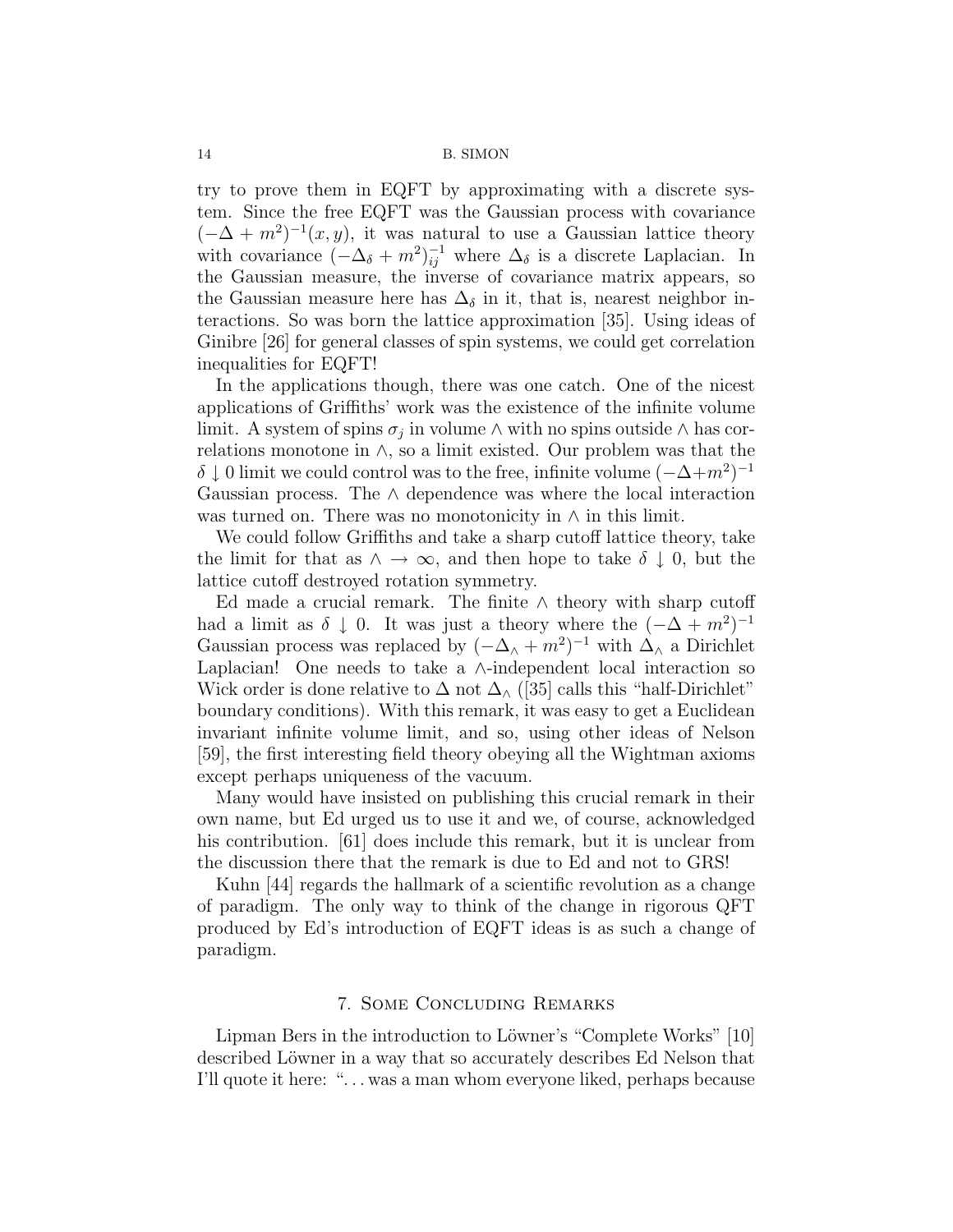he was a man at peace with himself. He conducted a life-long passionate love affair with mathematics, but was neither competitive, nor jealous, nor vain. His kindness and generosity in scientific matters, to students and colleagues alike, were proverbial. He seemed to be incapable of malice. His manners were mild and even diffident, but those hid a will of steel . . . But first and foremost, he was a mathematician." Contemplate how many really first-class mathematicians for whom one can say they are "neither competitive, nor jealous, nor vain" and appreciate Ed for who he is!

### **REFERENCES**

- [1] M. Aizenman and B. Simon, Brownian motion and Harnack's inequality for Schrödinger operators, Comm. Pure Appl. Math. 35 (1982), 209-273.
- [2] S. Albeverio, Scattering theory in a model of quantum fields. I, J. Math. Phys. 14 (1973), 1800–1816.
- [3] S. Albeverio, F. Gesztesy, R. Høegh-Krohn, and H. Holden, Solvable Models in Quantum Mechanics, Texts and Monographs in Physics, Springer-Verlag, New York, 1988.
- [4] S. Albeverio and R. Høegh-Krohn, Mathematical Theory of Feynman Path Integrals, Lecture Notes in Mathematics, Vol. 523, Springer-Verlag, Berlin-New York, 1976.
- [5] Z. Ammari, Asymptotic completeness for a renormalized nonrelativistic Hamiltonian in quantum field theory: The Nelson model, Math. Phys. Anal. Geom. **3** (2000), 217-285.
- [6] A. Arai, Ground state of the massless Nelson model without infrared cutoff in a non-Fock representation, Rev. Math. Phys. 13 (2001), 1075–1094.
- [7] , The massless Nelson model without infrared cutoff in a non-Fock representation in "Analytical Study of Quantum Information and Related Fields" (Kyoto, 2001), pp. 82–93, Sūrikaisekikenkyūsho Kōkyūroku, 1266, (2002). [Japanese]
- [8] G. Artbazar, A. Jensen, and K. Yajima, The Nelson model with few photons, in "Spectral and Scattering Theory and Related Topics" (Kyoto, 2001), pp. 124–143, Sūrikaisekikenkyūsho Kōkyūroku, 1255, (2002). [Japanese]
- [9] \_\_\_\_, The Nelson model with less than two photons, Ann. Henri Poincaré 4 (2003), 239–273.
- [10] L. Bers, Introduction to "Charles Loewner: Collected Papers", Contemporary Mathematicians, Birkhäuser, Boston, Mass., 1988.
- [11] V. Betz, F. Hiroshima, J. Lörinczi, R.A. Minlos, and H. Spohn, *Ground state* properties of the Nelson Hamiltonian: A Gibbs measure-based approach, Rev. Math. Phys. 14 (2002), 173–198.
- [12] R. Carmona, *Schrödinger eigenstates*, Comm. Math. Phys. **62** (1978), 97–106.
- [13] M. Davidson, On the equivalence of quantum mechanics and a certain class of Markov processes, J. Math. Phys. 19 (1978), 1975–1978.
- $[14]$  , The generalized Fényes-Nelson model for free scalar field theory, Lett. Math. Phys. 4 (1980), 101–106.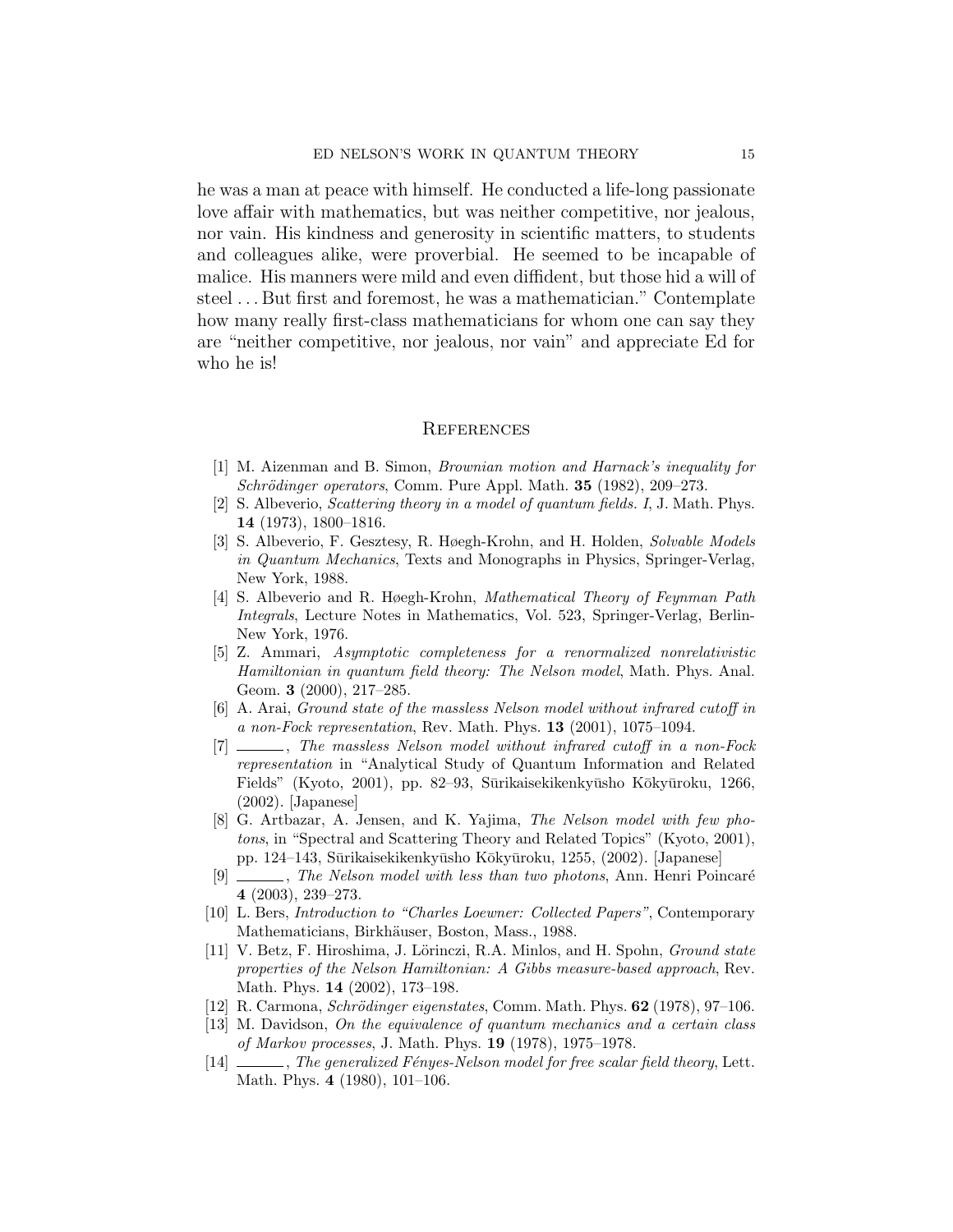- [15] E.B. Davies, Heat Kernels and Spectral Theory, Cambridge Tracts in Mathematics, 92, Cambridge Univ. Press, Cambridge, 1989.
- [16] E.B. Davies, L. Gross, and B. Simon, Hypercontractivity: A bibliographic review, in "Proc. Høegh-Krohn Memorial Conference, Ideas and Methods in Quantum and Statistical Physics" (Oslo, 1988), pp. 370-389, Cambridge Univ. Press, Cambridge, 1992.
- [17] E.B. Davies and B. Simon, Ultracontractivity and the heat kernel for Schrödinger operators and Dirichlet Laplacians, J. Funct. Anal. 59 (1984), 335–395.
- [18] C. DeWitt-Morette, Feynman path integrals. I. Linear and affine techniques; II. The Feynman-Green function, Comm. Math. Phys. 37 (1974), 63–81.
- [19] A. Conan Doyle, "The Adventure of Silver Blaze" (Sherlock Holmes).
- [20] W.G. Faris and R.B. Lavine, Commutators and self-adjointness of Hamiltonian operators, Comm. Math. Phys. 35 (1974), 39–48.
- [21] P. Federbush, Partially alternate derivation of a result of Nelson, J. Math. Phys. 10 (1969), 50–52.
- [22] C.N. Friedman, Perturbations of the Schroedinger equation by potentials with small support, J. Funct. Anal. 10 (1972), 346–360.
- [23] J. Fröhlich, M. Griesemer, and B. Schlein, *Asymptotic electromagnetic fields* in models of quantum-mechanical matter interacting with the quantized radiation field, Adv. Math. **164** (2001), 349-398.
- [24] D. Fujiwara, Remarks on convergence of the Feynman path integrals, Duke Math. J. 47 (1980), 559–600.
- [25] C. Gérard, On the scattering theory of massless Nelson models, Rev. Math. Phys. 14 (2002), 1165–1280.
- [26] J. Ginibre, General formulation of Griffiths' inequalities, Comm. Math. Phys. 16 (1970), 310–328.
- [27] J. Glimm, Boson fields with nonlinear self-interaction in two dimensions, Comm. Math. Phys. 8 (1968), 12–25.
- [28] J. Glimm and A. Jaffe, The  $\lambda \phi_2^4$  quantum field theory without cutoffs. IV. Perturbations of the Hamiltonian, J. Math. Phys. 13 (1972), 1568–1584.
- [29] , Quantum Physics. A Functional Integral Point of View, Springer-Verlag, New York-Berlin, 1981.
- [30] R.B. Griffiths, Correlations in Ising ferromagnets. I, J. Math. Phys. 8 (1967), 478–483.
- [31] L. Gross, Logarithmic Sobolev inequalities, Am. J. Math. 97 (1975), 1061– 1083.
- [32] L. Gross, Logarithmic Sobolev inequalities and contractivity properties of semigroups, in "Dirichlet Forms" (Varenna, 1992), pp. 54–88, Lecture Notes in Math., 1563, Springer, Berlin, 1993.
- [33] F. Guerra, Uniqueness of the vacuum energy density and van Hove phenomenon in the infinite-volume limit for two-dimensional self-coupled Bose fields, Phys. Rev. Lett. 28 (1972), 1213–1215.
- [34] F. Guerra, L. Rosen, and B. Simon, Nelson's symmetry and the infinite volume behavior of the vacuum in  $P(\phi)_2$ , Commun. Math. Phys. 27 (1972), 10–22.
- [35]  $\ldots$ , The P( $\phi$ )<sub>2</sub> Euclidean quantum field theory as classical statistical mechanics, Ann. of Math. (2) 101 (1975), 111–189; ibid. 101 (1975), 191–259.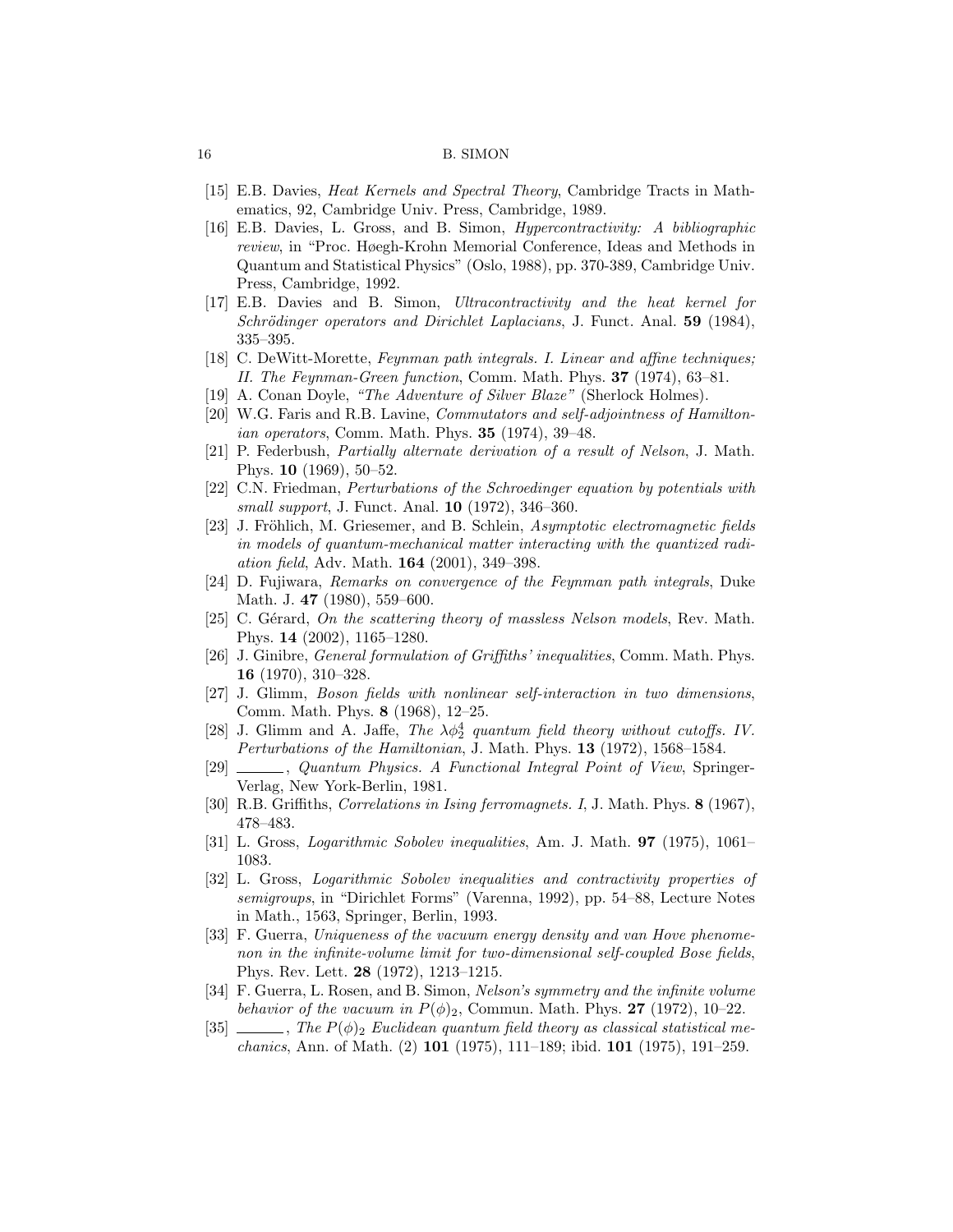- [36] E. Heinz, *Beiträge zur Störunstheorie der Spektralzerlegung*, Math. Ann. 123 (1951), 415–438.
- [37] F. Hiroshima, Diamagnetic inequalities for systems of nonrelativistic particles with a quantized field, Rev. Math. Phys. 8 (1996), 185–203.
- [38]  $\_\_\_\_\_\$ , Asymptotic behaviors of the interaction Hamiltonians of quantum fields and particles, in "Proc. Second World Congress of Nonlinear Analysts, Part 8" (Athens, 1996), Nonlinear Anal. 30 (1997), 4863–4874.
- [39]  $\_\_\_\_\$ , Strong and weak coupling limits of interaction models of quantum fields and particles, in " Quantum Probability Theory and Entropy Analysis" (Kyoto, 1997), pp. 207–224, Sūrikaisekikenkyūsho Kōkyūroku, 1013, (1997). [Japanese]
- [40] R. Høegh-Krohn, Asymptotic fields in some models of quantum field theory. II, III, J. Math. Phys. 10 (1969), 639–643; ibid. 11 (1969), 185–188.
- [41] R. Høegh-Krohn and B. Simon, Hypercontractive semigroups and twodimensional self-coupled Bose fields, J. Funct. Anal. 9 (1972), 121–180.
- [42] T. Kato, Notes on some inequalities for linear operators, Math. Ann. 125 (1952), 208–212.
- $[43]$  , Schrödinger operators with singular potentials, Israel J. Math. 13 (1972), 135–148 (1973).
- [44] T.S. Kuhn, The Structure of Scientific Revolutions, Univ. of Chicago Press, Chicago, 1962.
- [45] E. Lieb, Bounds on the eigenvalues of the Laplace and Schroedinger operators, Bull. Amer. Math. Soc. 82 (1976), 751–753.
- [46] C. Loewner, Collected Papers, (L. Bers, ed.), Contemporary Mathematicians, Birkhäuser, Boston, Mass., 1988.
- [47] J. Lörinczi and R.A. Minlos, Gibbs measures for Brownian paths under the effect of an external and a small pair potential, J. Statist. Phys. 105 (2001), 605–647.
- [48] J. Lörinczi, R.A. Minlos, and H. Spohn, *Infrared regular representation of* the three-dimensional massless Nelson model, Lett. Math. Phys. 59 (2002), 189–198.
- [49]  $\ldots$ , The infrared behaviour in Nelson's model of a quantum particle coupled to a massless scalar field, Ann. Henri Poincaré 3 (2002), 269–295.
- $[50]$  K. Löwner, *Über monotone Matrixfunktionen*, Math. Z. 38 (1934), 177–216.
- [51] D. Masson and W.K. McClary, Classes of  $C^{\infty}$  vectors and essential selfadjointness, J. Funct. Anal. 10 (1972), 19–32.
- [52] E. Nelson, *Analytic vectors*, Ann. of Math. (2) **70** (1959), 572–615.
- [53] , Feynman integrals and the Schrödinger equation, J. Math. Phys. 5 (1964), 332–343.
- $[54]$  , Schrödinger particles interacting with a quantized scalar field, in "Analysis in Function space," pp. 87–120, M.I.T. Press, Cambridge, Mass., 1964.
- [55]  $\quad$ , Interaction of nonrelativistic particles with a quantized scalar field, J. Math. Phys. 5 (1964), 1190–1197.
- [56] , A quartic interaction in two dimensions, in "Mathematical Theory of Elementary Particles" (Dedham, Mass., 1965), pp. 69–73, M.I.T. Press, Cambridge, Mass., 1966.